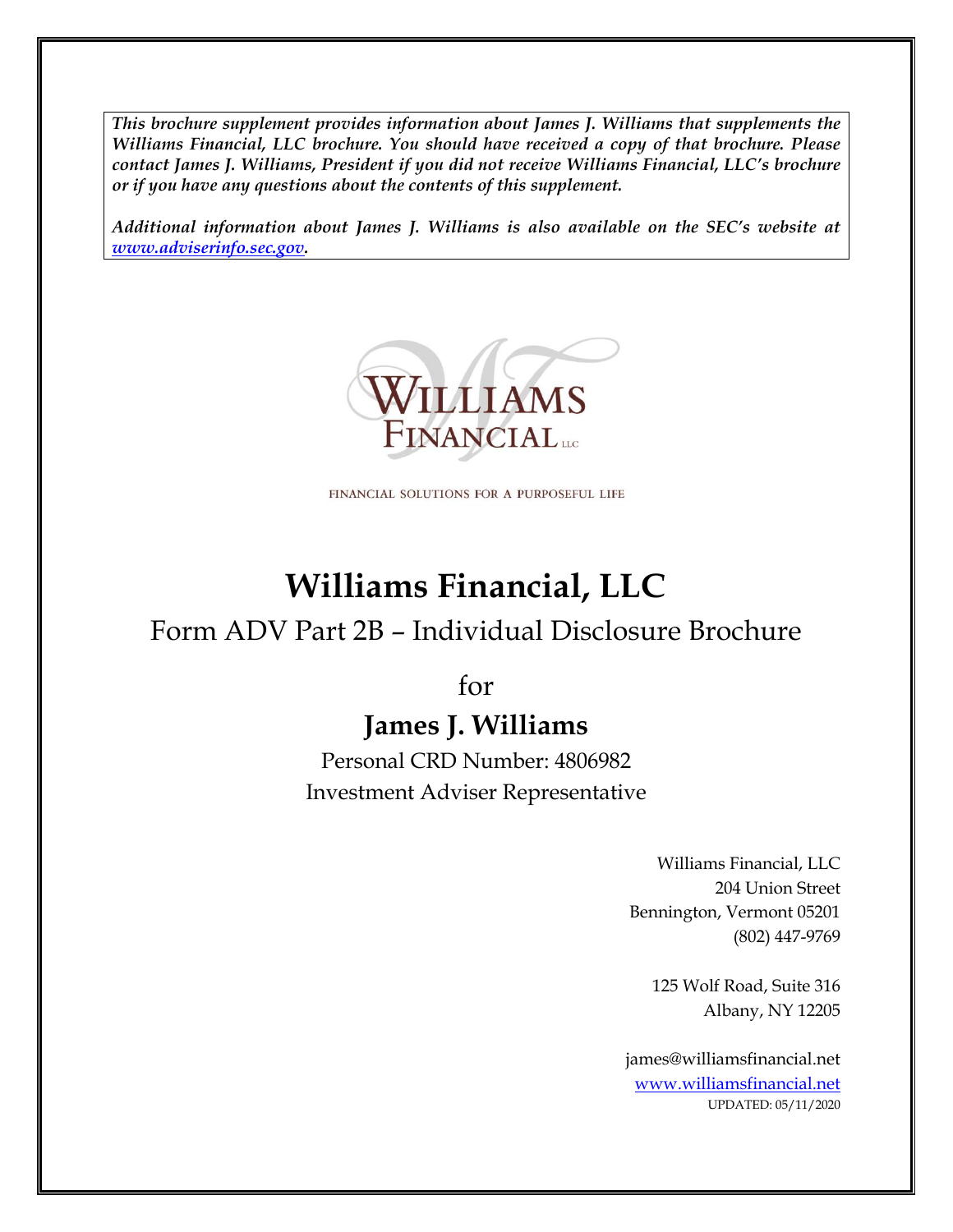### **Name: James J. Williams Born:** 1977

### **Education Background and Professional Designations:**

### **Education:**

CFP® Designation - 2018 Certificate in Financial Planning, Boston University – 2017 MBA Business Administration, University of Massachusetts - 2004 BS Administration, Southern Vermont College – 2000

### **Designations:**

### **CFP® - Certified Financial Planner**

The CERTIFIED FINANCIAL PLANNER™, CFP® and federally registered CFP (with flame design) marks (collectively, the "CFP® marks") are professional certification marks granted in the United States by Certified Financial Planner Board of Standards, Inc. ("CFP Board").

The CFP® certification is a voluntary certification; no federal or state law or regulation requires financial planners to hold CFP® certification. It is recognized in the United States and a number of other countries for its (1) high standard of professional education; (2) stringent code of conduct and standards of practice; and (3) ethical requirements that govern professional engagements with clients. Currently, more than 71,000 individuals have obtained CFP® certification in the United States.

To attain the right to use the CFP® marks, an individual must satisfactorily fulfill the following requirements:

• Education – Complete an advanced college-level course of study addressing the financial planning subject areas that CFP Board's studies have determined as necessary for the competent and professional delivery of financial planning services, and attain a Bachelor's Degree from a regionally accredited United States college or university (or its equivalent from a foreign university). CFP Board's financial planning subject areas include insurance planning and risk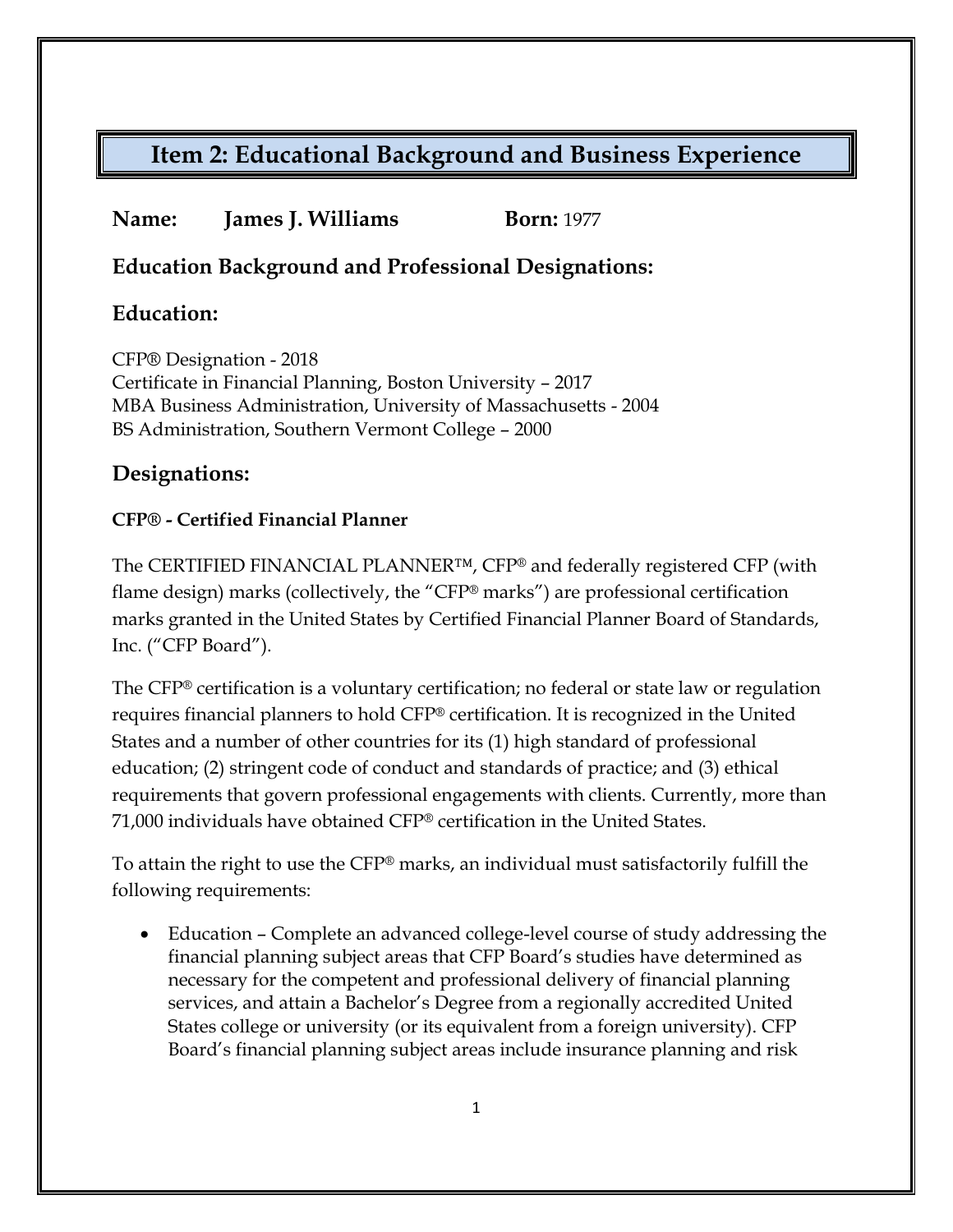management, employee benefits planning, investment planning, income tax planning, retirement planning, and estate planning;

- Examination Pass the comprehensive CFP® Certification Examination. The examination includes case studies and client scenarios designed to test one's ability to correctly diagnose financial planning issues and apply one's knowledge of financial planning to real world circumstances;
- Experience Complete at least three years of full-time financial planning-related experience (or the equivalent, measured as 2,000 hours per year); and
- Ethics Agree to be bound by CFP Board's Standards of Professional Conduct, a set of documents outlining the ethical and practice standards for CFP® professionals.

Individuals who become certified must complete the following ongoing education and ethics requirements in order to maintain the right to continue to use the CFP® marks:

- Continuing Education Complete 30 hours of continuing education hours every two years, including two hours on the Code of Ethics and other parts of the Standards of Professional Conduct, to maintain competence and keep up with developments in the financial planning field; and
- Ethics Renew an agreement to be bound by the Standards of Professional Conduct. The Standards prominently require that CFP® professionals provide financial planning services at a fiduciary standard of care. This means CFP® professionals must provide financial planning services in the best interests of their clients.

CFP® professionals who fail to comply with the above standards and requirements may be subject to CFP Board's enforcement process, which could result in suspension or permanent revocation of their CFP® certification.

### **Business Background:**

| $09/2005$ – Present | CEO & Chief Investment Officer<br>Williams Financial, LLC                           |
|---------------------|-------------------------------------------------------------------------------------|
| $01/2011 - 01/2015$ | Department Chairperson - Entrepreneurship<br><b>Hudson Valley Community College</b> |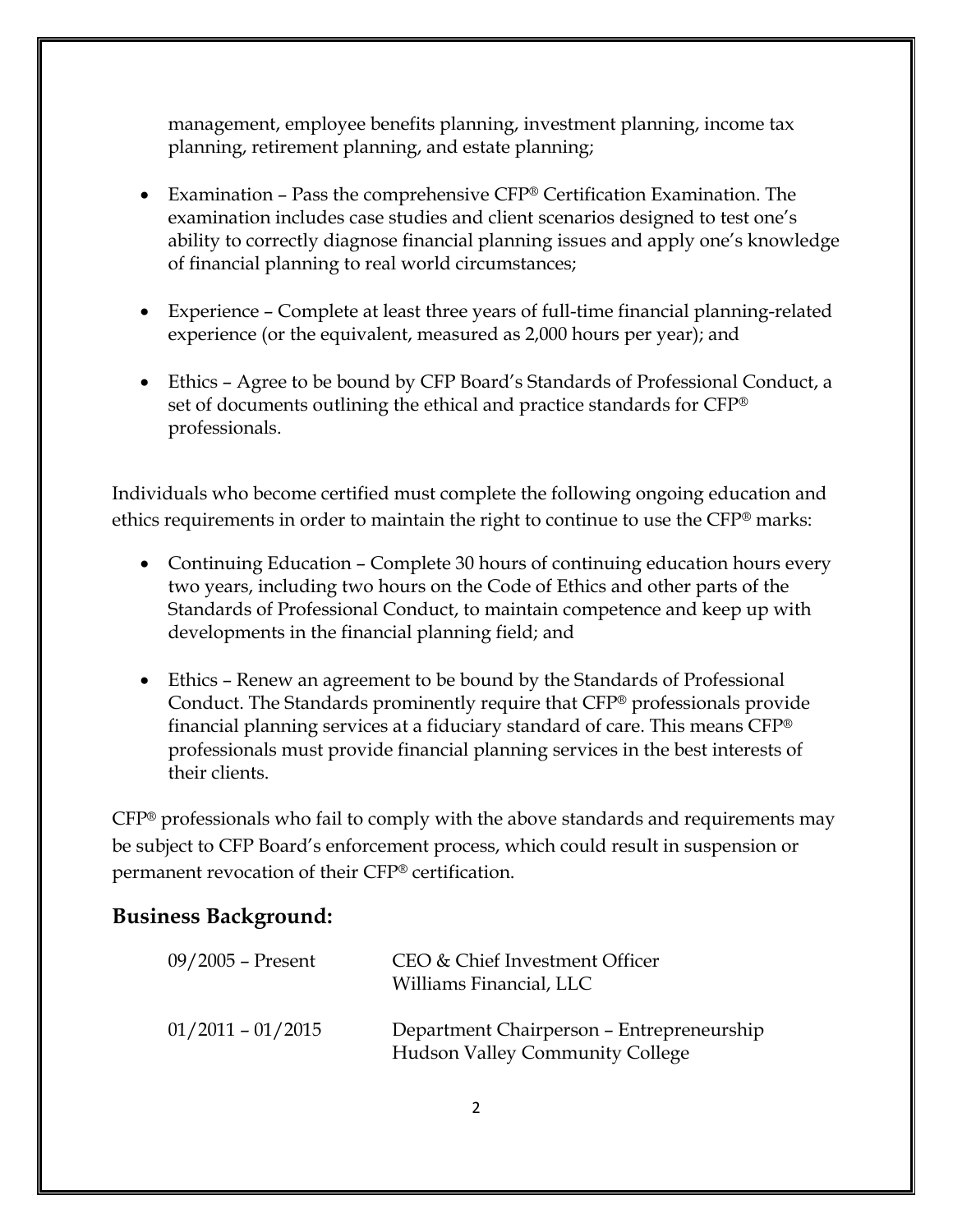01/2007 – 01/2015 Instructor – Business and Economics Community College of Vermont

### **Item 3: Disciplinary Information**

There are no legal or disciplinary events that are material to a client's or prospective client's evaluation of this advisory business.

### **Item 4: Other Business Activities**

James J. Williams is an accountant and small business consultant. From time to time, he will offer clients advice or products from those activities. WFM always acts in the best interest of the client. Clients are in no way required to implement the plan through any representative of WFM in their capacity as an accountant.

James Williams is an Adjunct Professor at Hudson Valley Community College. Mr. Williams teaches one to two online courses per semester.

James Williams is the Treasurer of the Bennington Museum, an accredited, not-for-profit museum with notable collections of art and regional history, located in Bennington, Vermont. This is a volunteer position. Mr. Williams is responsible for business liquidity, investments, and risk management related to the organization's financial activities.

James Williams is a Member/Owner of KJ Properties, LLC, a holding company for commercial real estate property. This business is collects rents and pays expenses for the 204 Union Street, Bennington, Vermont property. Mr. Williams oversee the operations of the company.

From time to time, he may offer clients advice or products from those activities and clients should be aware that these services may involve a conflict of interest. WF always acts in the best interest of the client and clients always have the right to decide whether or not to utilize the services of any WF representative in such individual's outside capacities.

### **Item 5: Additional Compensation**

Other than salary, annual bonuses, or regular bonuses, James J. Williams does not receive any economic benefit from any person, company, or organization, in exchange for providing clients advisory services through Williams Financial, LLC.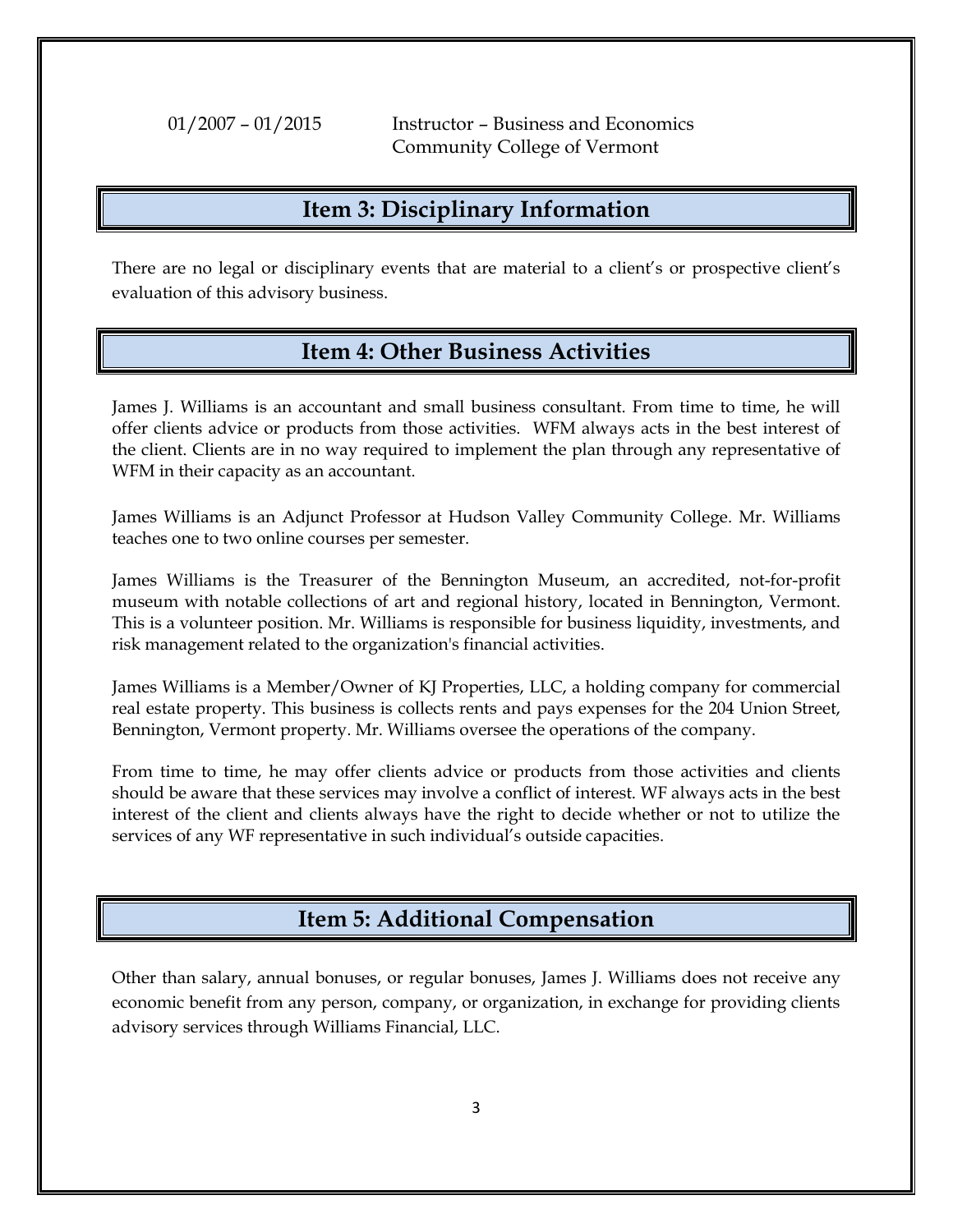### **Item 6: Supervision**

As the only owner of Williams Financial, LLC, James J. Williams supervises all duties and activities of the firm. James J. Williams's contact information is on the cover page of this disclosure document. James J. Williams adheres to all required regulations regarding the activities of an Investment Adviser Representative and follows all policies and procedures outlined in the firm's policies and procedures manual, including the Code of Ethics, and appropriate securities regulatory requirements.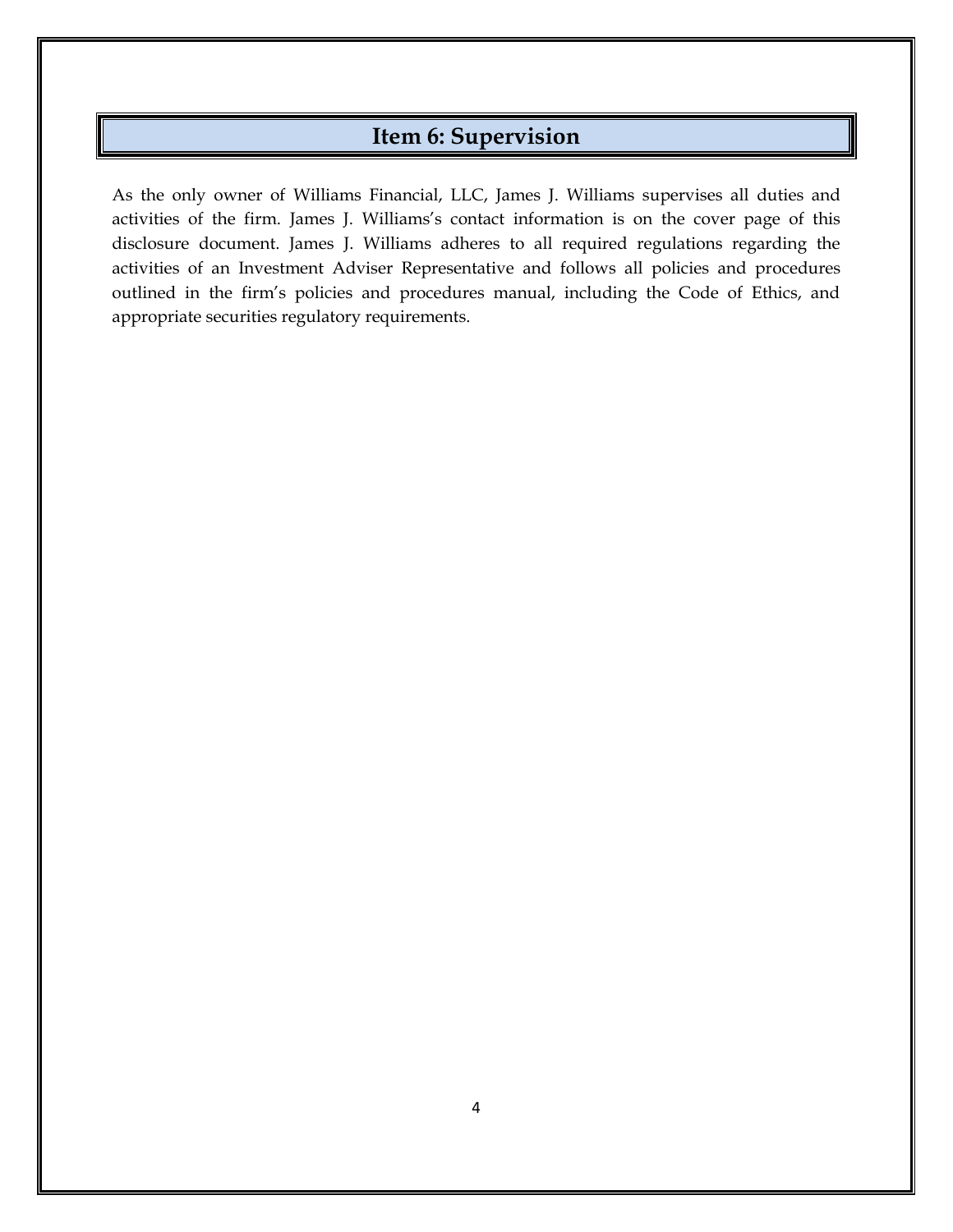*This brochure supplement provides information about Daryl Ann Spirka that supplements the Williams Financial, LLC brochure. You should have received a copy of that brochure. Please contact Daryl Ann Spirka if you did not receive Williams Financial, LLC's brochure or if you have any questions about the contents of this supplement.*

*Additional information about Daryl Ann Spirka is also available on the SEC's website at www.adviserinfo.sec.gov.*



FINANCIAL SOLUTIONS FOR A PURPOSEFUL LIFE

# **Williams Financial, LLC**

## Form ADV Part 2B – Individual Disclosure Brochure

*for*

## **Daryl Ann Spirka**

Personal CRD Number: 4006179 Investment Adviser Representative

> Williams Financial, LLC 204 Union Street Bennington, VT 05201

14 Monument Square, Suite 402 Leominster, MA 01453 (802) 447-9769 daryl@williamsfinancial.net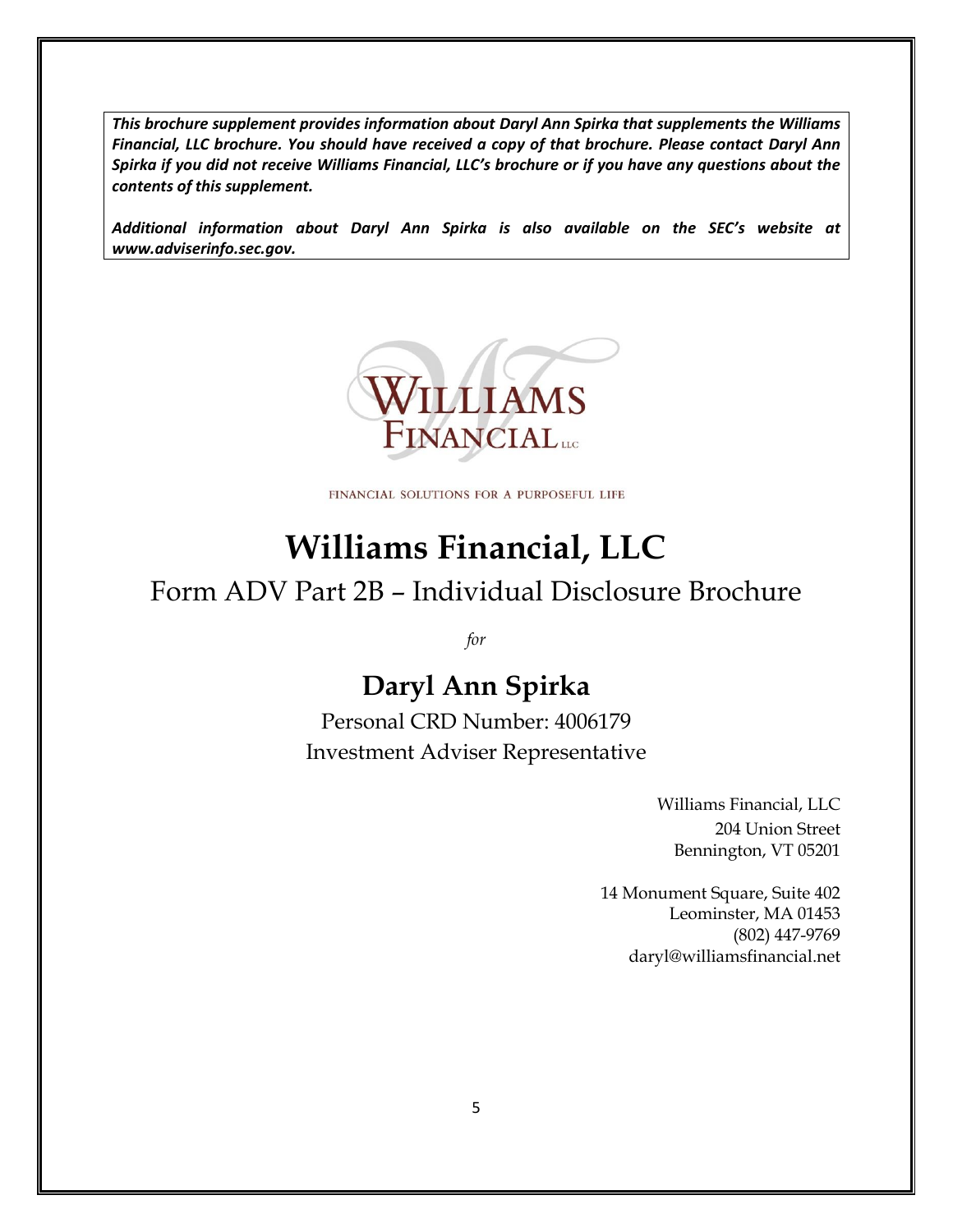#### **Name:** Daryl Ann Spirka **Born:** 1963

### **Educational Background and Professional Designations:**

### **Education:**

CFP® Designation – 2005 Bachelor of Science Business Administration, University of Vermont - 1985

### **Designations:**

#### **CFP® - Certified Financial Planner**

The CERTIFIED FINANCIAL PLANNER™, CFP® and federally registered CFP (with flame design) marks (collectively, the "CFP® marks") are professional certification marks granted in the United States by Certified Financial Planner Board of Standards, Inc. ("CFP Board").

The CFP® certification is a voluntary certification; no federal or state law or regulation requires financial planners to hold CFP® certification. It is recognized in the United States and a number of other countries for its (1) high standard of professional education; (2) stringent code of conduct and standards of practice; and (3) ethical requirements that govern professional engagements with clients. Currently, more than 71,000 individuals have obtained CFP® certification in the United States.

To attain the right to use the CFP® marks, an individual must satisfactorily fulfill the following requirements:

- Education Complete an advanced college-level course of study addressing the financial planning subject areas that CFP Board's studies have determined as necessary for the competent and professional delivery of financial planning services, and attain a Bachelor's Degree from a regionally accredited United States college or university (or its equivalent from a foreign university). CFP Board's financial planning subject areas include insurance planning and risk management, employee benefits planning, investment planning, income tax planning, retirement planning, and estate planning;
- Examination Pass the comprehensive CFP® Certification Examination. The examination, administered in 10 hours over a two-day period, includes case studies and client scenarios designed to test one's ability to correctly diagnose financial planning issues and apply one's knowledge of financial planning to real world circumstances;
- Experience Complete at least three years of full-time financial planning-related experience (or the equivalent, measured as 2,000 hours per year); and
- Ethics Agree to be bound by CFP Board's *Standards of Professional Conduct*, a set of documents outlining the ethical and practice standards for CFP® professionals.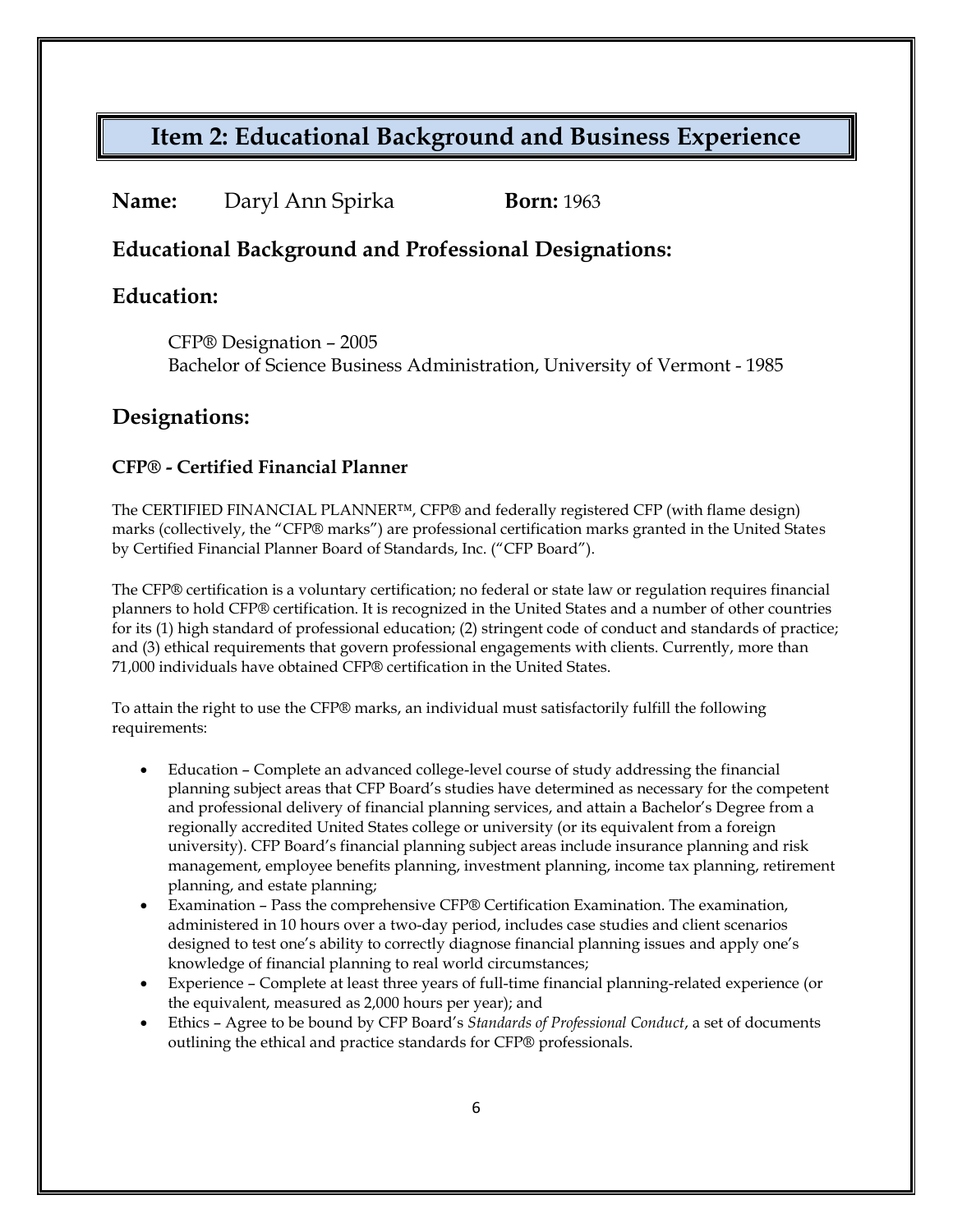Individuals who become certified must complete the following ongoing education and ethics requirements in order to maintain the right to continue to use the CFP® marks:

- i. Continuing Education Complete 30 hours of continuing education hours every two years, including two hours on the *Code of Ethics* and other parts of the *Standards of Professional Conduct*, to maintain competence and keep up with developments in the financial planning field; and
- ii. Ethics Renew an agreement to be bound by the *Standards of Professional Conduct*. The Standards prominently require that CFP® professionals provide financial planning services at a fiduciary standard of care. This means CFP® professionals must provide financial planning services in the best interests of their clients.

CFP® professionals who fail to comply with the above standards and requirements may be subject to CFP Board's enforcement process, which could result in suspension or permanent revocation of their CFP® certification.

#### **CPA - Certified Public Accountant**

- CPAs are licensed and regulated by their state boards of accountancy. While state laws and regulations vary, the education, experience and testing requirements for licensure as a CPA generally include minimum college education (typically 150 credit hours with at least a baccalaureate degree and a concentration in accounting), minimum experience levels (most states require at least one year of experience providing services that involve the use of accounting, attest, compilation, management advisory, financial advisory, tax or consulting skills, all of which must be achieved under the supervision of or verification by a CPA), and successful passage of the Uniform CPA Examination.
- In order to maintain a CPA license, states generally require the completion of 40 hours of continuing professional education (CPE) each year (or 80 hours over a two year period or 120 hours over a three year period). Additionally, all American Institute of Certified Public Accountants (AICPA) members are required to follow a rigorous Code of Professional Conduct which requires that they act with integrity, objectivity, due care, competence, fully disclose any conflicts of interest (and obtain client consent if a conflict exists), maintain client confidentiality, disclose to the client any commission or referral fees, and serve the public interest when providing financial services. The vast majority of state boards of accountancy have adopted the AICPA's Code of Professional Conduct within their state accountancy laws or have created their own.

### **Business Background:**

| $01/2015$ - Present | EVP / Wealth Advisor<br>Williams Financial, LLC |
|---------------------|-------------------------------------------------|
| 05/2005 - Present   | Accountant<br>Lonergan and Thomas Ins.          |
| 09/2002 - Present   | Owner<br>Daryl Spirka, CPA                      |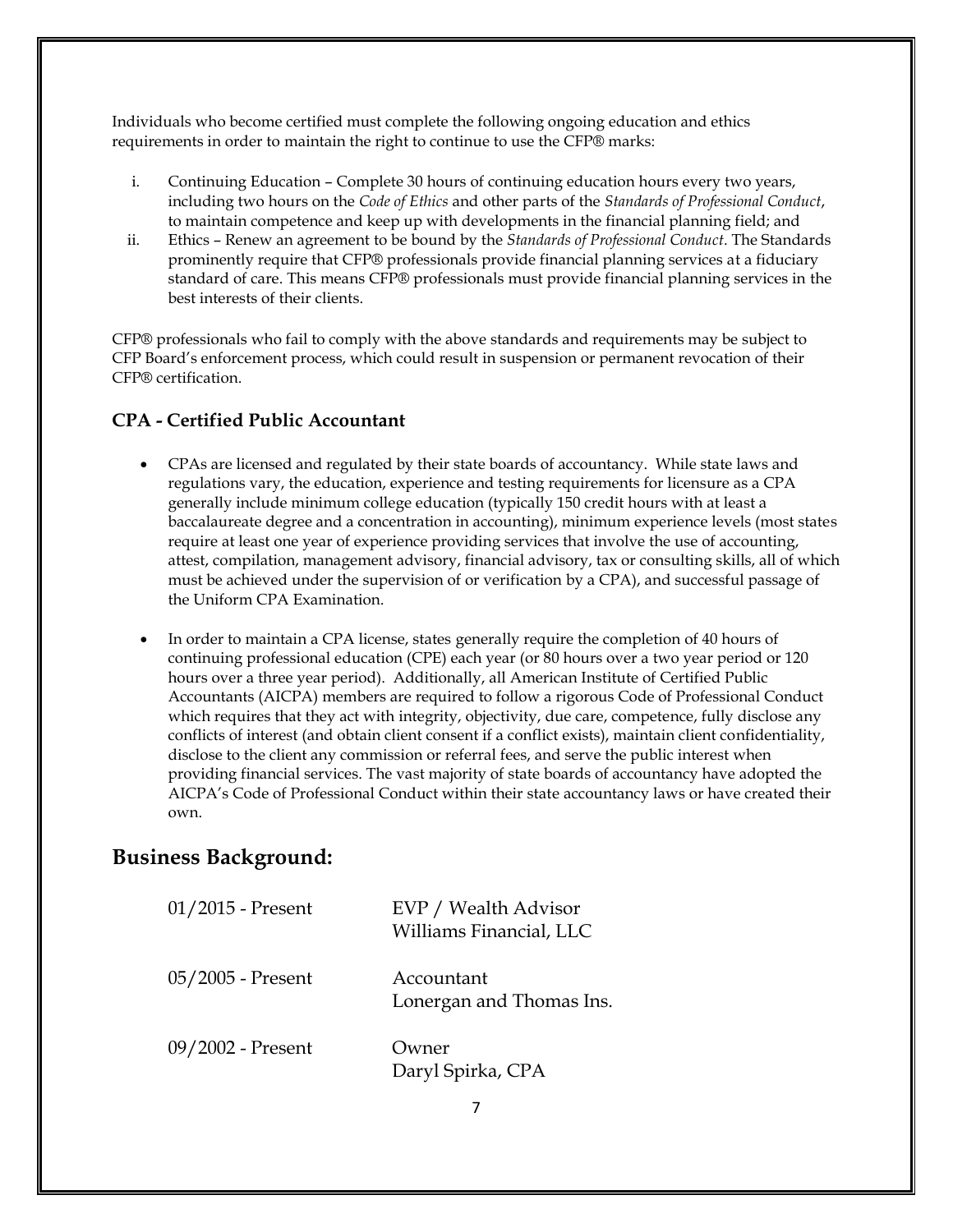10/2007 - 07/2014 Accountant

Quality Plumbing and Heating

### **Item 3: Disciplinary Information**

There are no legal or disciplinary events that are material to a client's or prospective client's evaluation of this advisory business.

### **Item 4: Other Business Activities**

Daryl Ann Spirka is an accountant. From time to time, she will offer clients advice or products from this activity. Williams Financial, LLC always acts in the best interest of the client. Clients are in no way required to utilize the services of any representative of Williams Financial, LLC in their capacity as an accountant.

### **Item 5: Additional Compensation**

Daryl Ann Spirka does not receive any economic benefit from any person, company, or organization, other than Williams Financial, LLC in exchange for providing clients advisory services through Williams Financial, LLC.

## **Item 6: Supervision**

As a representative of Williams Financial, LLC, Daryl Ann Spirka works closely with supervisor James J. Williams, and all advice provided to clients is reviewed by this supervisor prior to implementation. James J. Williams can be reached at (802) 447-9769. Daryl Ann Spirka adheres to all required regulations regarding the activities of an Investment Adviser Representative and follows all policies and procedures outlined in the firm's policies and procedures manual, including the Code of Ethics, and appropriate securities regulatory requirements.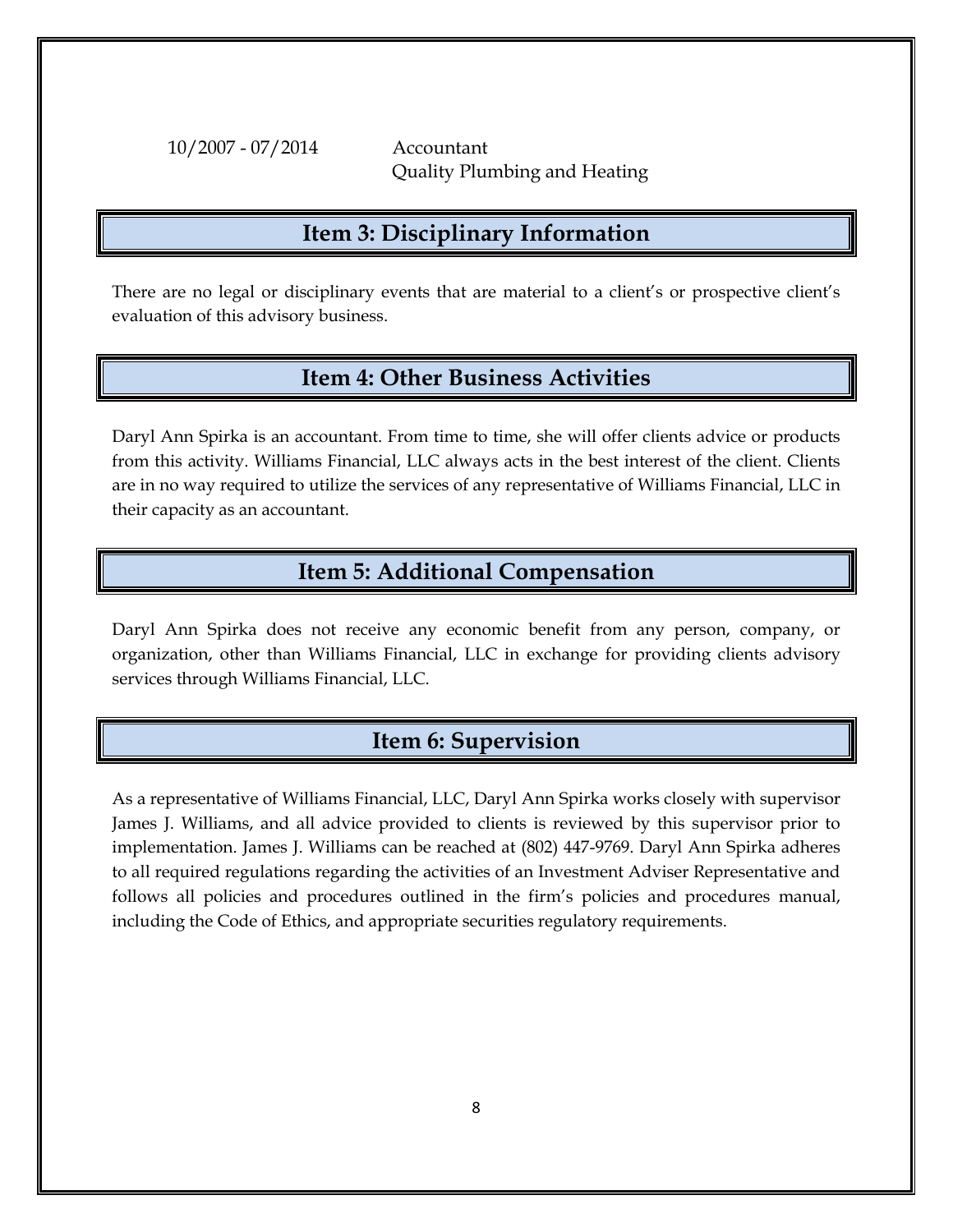*This brochure supplement provides information about Kristin Winslow Reed that supplements the Williams Financial, LLC brochure. You should have received a copy of that brochure. Please contact Kristin Winslow Reed if you did not receive Williams Financial, LLC's brochure or if you have any questions about the contents of this supplement.*

*Additional information about Kristin Winslow Reed is also available on the SEC's website at www.adviserinfo.sec.gov.*



FINANCIAL SOLUTIONS FOR A PURPOSEFUL LIFE

# **Williams Financial, LLC**

## Form ADV Part 2B – Individual Disclosure Brochure

*for*

## **Kristin Winslow Reed**

Personal CRD Number: 3039146 Investment Adviser Representative

> Williams Financial, LLC 204 Union Street Bennington, VT 05201 (802) 442-9311 kristin@williamsfinancial.net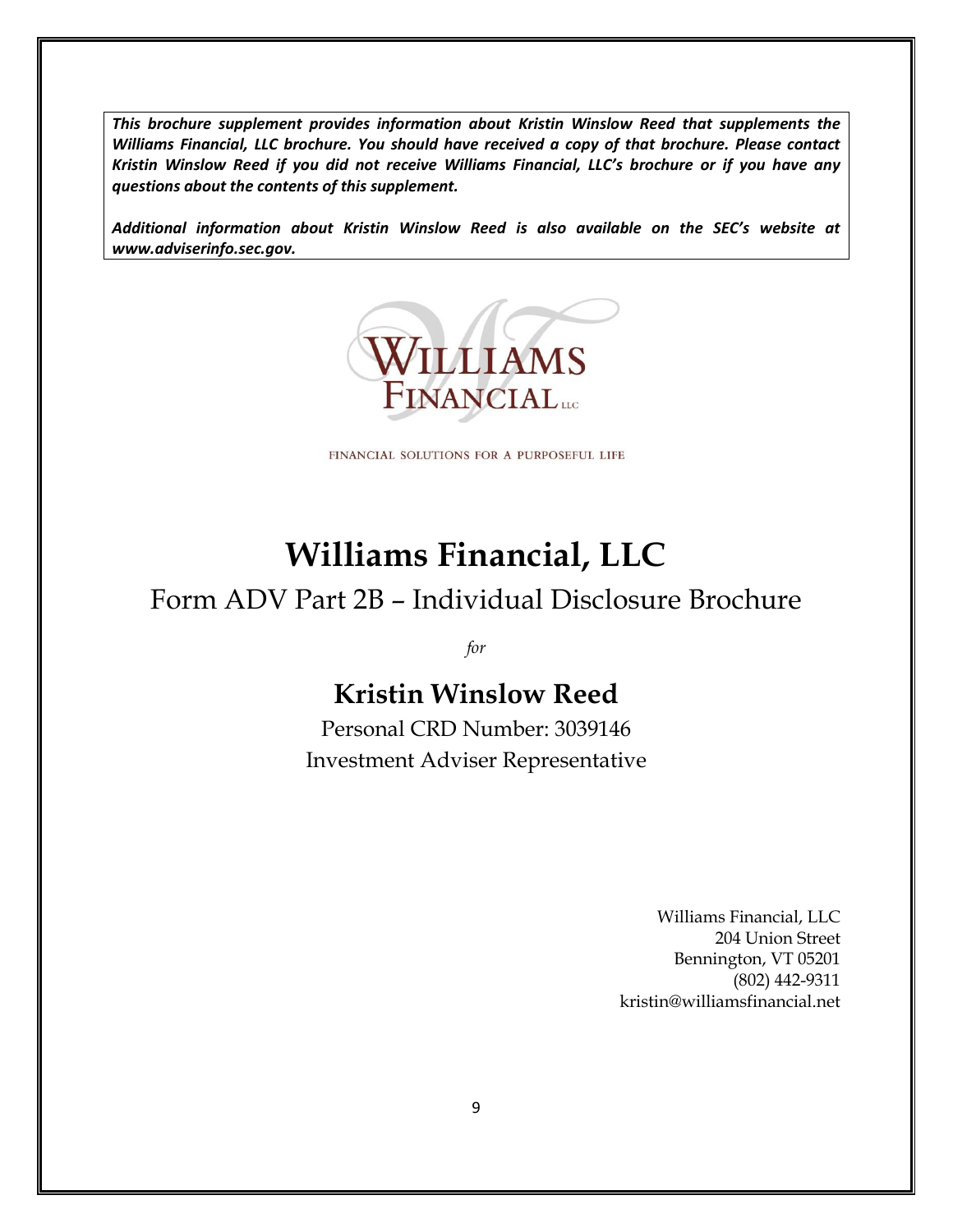| Name:<br>Kristin Winslow Reed | <b>Born:</b> 1954 |
|-------------------------------|-------------------|
|-------------------------------|-------------------|

### **Educational Background and Professional Designations:**

### **Education:**

**CFP®** Designation - 2001 **CPA** Designation - 1989 Certificate of Accountancy Accounting, Siena College - 1986 Bachelors Psychology, Univ Of CT - 1976

### **Designations:**

#### **CFP® - Certified Financial Planner**

The CERTIFIED FINANCIAL PLANNER™, CFP® and federally registered CFP (with flame design) marks (collectively, the "CFP® marks") are professional certification marks granted in the United States by Certified Financial Planner Board of Standards, Inc. ("CFP Board").

The CFP® certification is a voluntary certification; no federal or state law or regulation requires financial planners to hold CFP® certification. It is recognized in the United States and a number of other countries for its (1) high standard of professional education; (2) stringent code of conduct and standards of practice; and (3) ethical requirements that govern professional engagements with clients. Currently, more than 71,000 individuals have obtained CFP® certification in the United States.

To attain the right to use the CFP® marks, an individual must satisfactorily fulfill the following requirements:

- Education Complete an advanced college-level course of study addressing the financial planning subject areas that CFP Board's studies have determined as necessary for the competent and professional delivery of financial planning services, and attain a Bachelor's Degree from a regionally accredited United States college or university (or its equivalent from a foreign university). CFP Board's financial planning subject areas include insurance planning and risk management, employee benefits planning, investment planning, income tax planning, retirement planning, and estate planning;
- Examination Pass the comprehensive CFP® Certification Examination. The examination, administered in 10 hours over a two-day period, includes case studies and client scenarios designed to test one's ability to correctly diagnose financial planning issues and apply one's knowledge of financial planning to real world circumstances;
- Experience Complete at least three years of full-time financial planning-related experience (or the equivalent, measured as 2,000 hours per year); and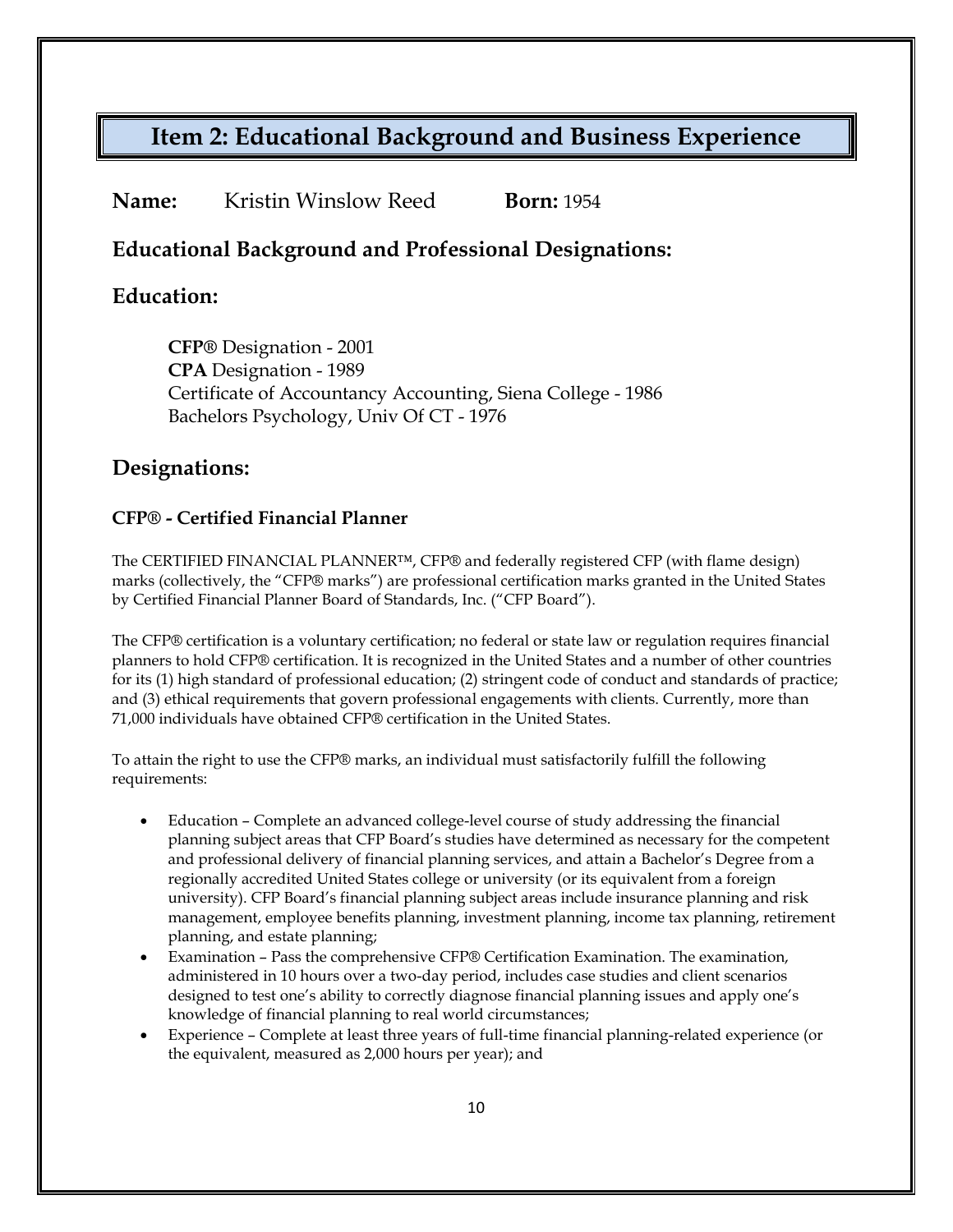• Ethics – Agree to be bound by CFP Board's *Standards of Professional Conduct*, a set of documents outlining the ethical and practice standards for CFP® professionals.

Individuals who become certified must complete the following ongoing education and ethics requirements in order to maintain the right to continue to use the CFP® marks:

- iii. Continuing Education Complete 30 hours of continuing education hours every two years, including two hours on the *Code of Ethics* and other parts of the *Standards of Professional Conduct*, to maintain competence and keep up with developments in the financial planning field; and
- iv. Ethics Renew an agreement to be bound by the *Standards of Professional Conduct*. The Standards prominently require that CFP® professionals provide financial planning services at a fiduciary standard of care. This means CFP® professionals must provide financial planning services in the best interests of their clients.

CFP® professionals who fail to comply with the above standards and requirements may be subject to CFP Board's enforcement process, which could result in suspension or permanent revocation of their CFP® certification.

### **Business Background:**

| $02/2015$ - Present | <b>Wealth Advisor</b><br>Williams Financial, LLC       |
|---------------------|--------------------------------------------------------|
| $01/2013 - 02/2015$ | Sr. Financial Planner<br>The Langtree Group, Inc.      |
| $04/2011 - 12/2012$ | Sr. Financial Planner<br>Langtree Associates           |
| $02/2005 - 03/2011$ | President<br>Financial Planning for Independence, Inc. |
| $01/1990 - 10/2009$ | Partner / CPA<br>Fisk, Reed, & Love PC                 |

## **Item 3: Disciplinary Information**

There are no legal or disciplinary events that are material to a client's or prospective client's evaluation of this advisory business.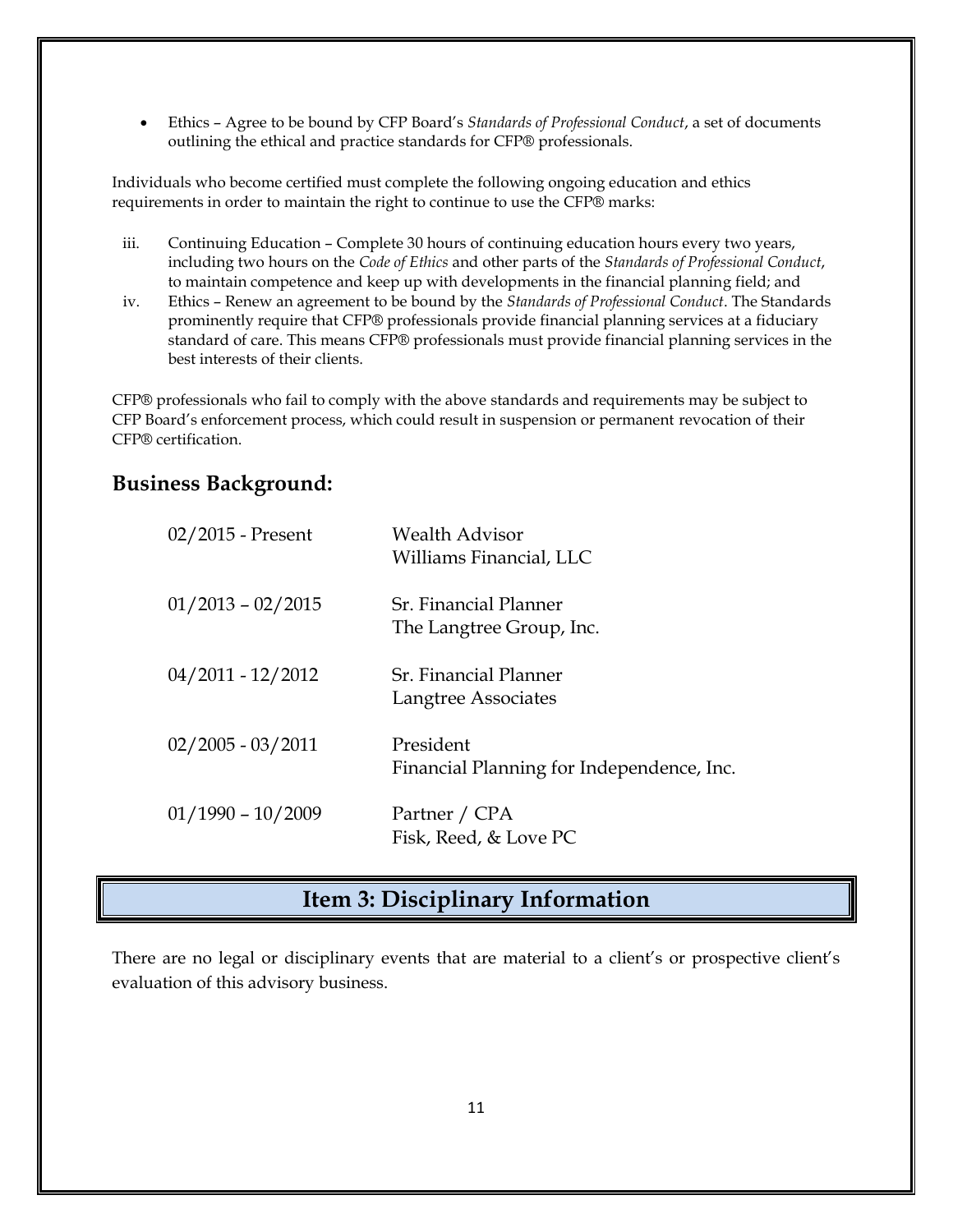### **Item 4: Other Business Activities**

Kristin Winslow Reed is not engaged in any investment-related business or occupation (other than this advisory firm).

## **Item 5: Additional Compensation**

Kristin Winslow Reed does not receive any economic benefit from any person, company, or organization, other than Williams Financial, LLC in exchange for providing clients advisory services through Williams Financial, LLC.

## **Item 6: Supervision**

As a representative of Williams Financial, LLC, Kristin Winslow Reed works closely with supervisor James J Williams, and all advice provided to clients is reviewed by this supervisor prior to implementation. James Williams can be reached at (802) 447-9769. Kristin Winslow Reed adheres to all required regulations regarding the activities of an Investment Adviser Representative and follows all policies and procedures outlined in the firm's policies and procedures manual, including the Code of Ethics, and appropriate securities regulatory requirements.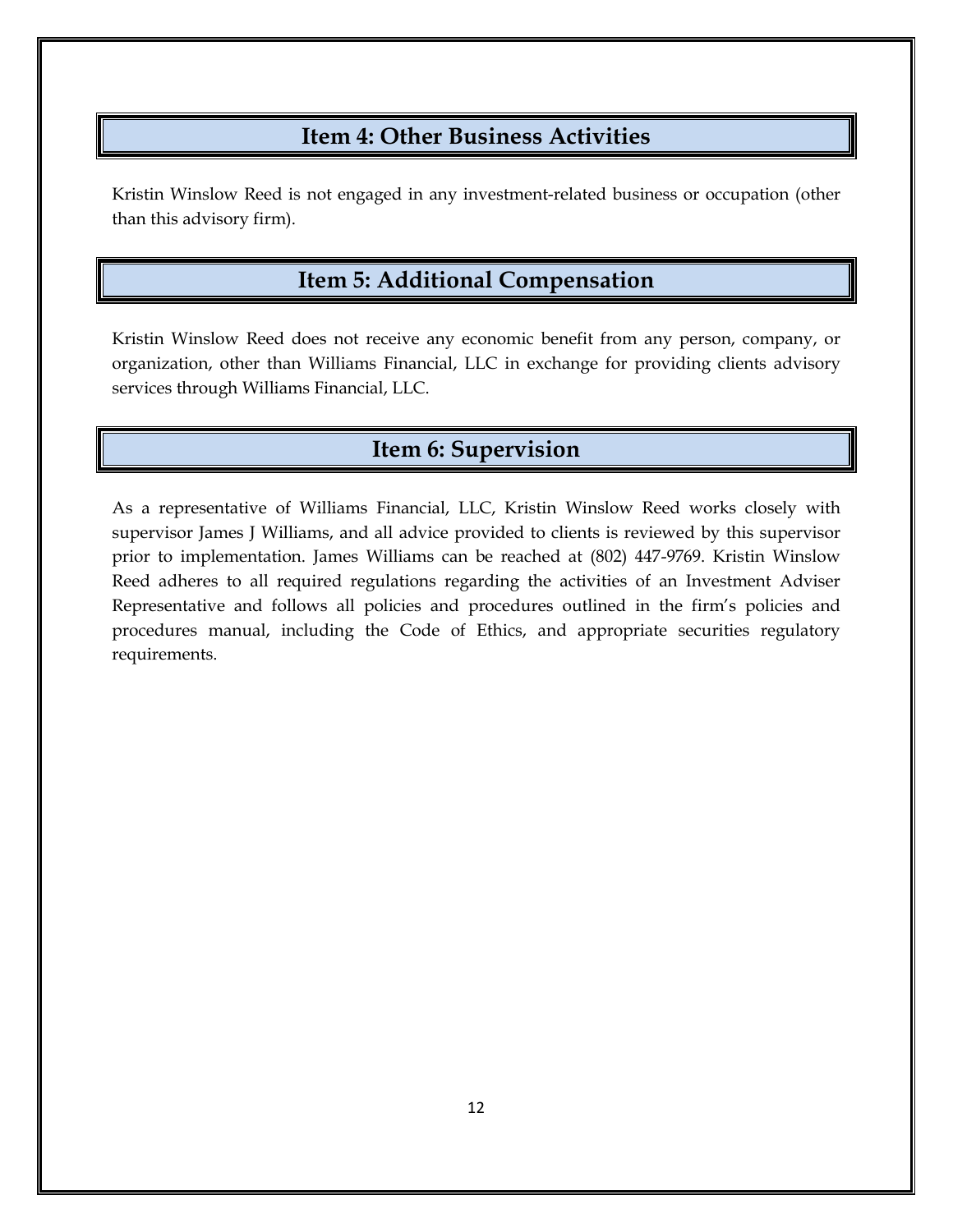*This brochure supplement provides information about Robert J Powell that supplements the Williams Financial, LLC brochure. You should have received a copy of that brochure. Please contact Robert J Powell if you did not receive Williams Financial, LLC's brochure or if you have any questions about the contents of this supplement.*

*Additional information about Robert J Powell is also available on the SEC's website at www.adviserinfo.sec.gov.*



FINANCIAL SOLUTIONS FOR A PURPOSEFUL LIFE

# **Williams Financial, LLC**

## Form ADV Part 2B – Individual Disclosure Brochure

*for*

## **Robert J Powell**

Personal CRD Number: 5478100 Investment Adviser Representative

> Williams Financial, LLC **Principal Office:** 204 Union Street Bennington, VT 05201

#### **Massachusetts Office:**

14 Monument Square, Suite 402 Leominster, MA 01453 (781) 662-8277 bob@williamsfinancial.net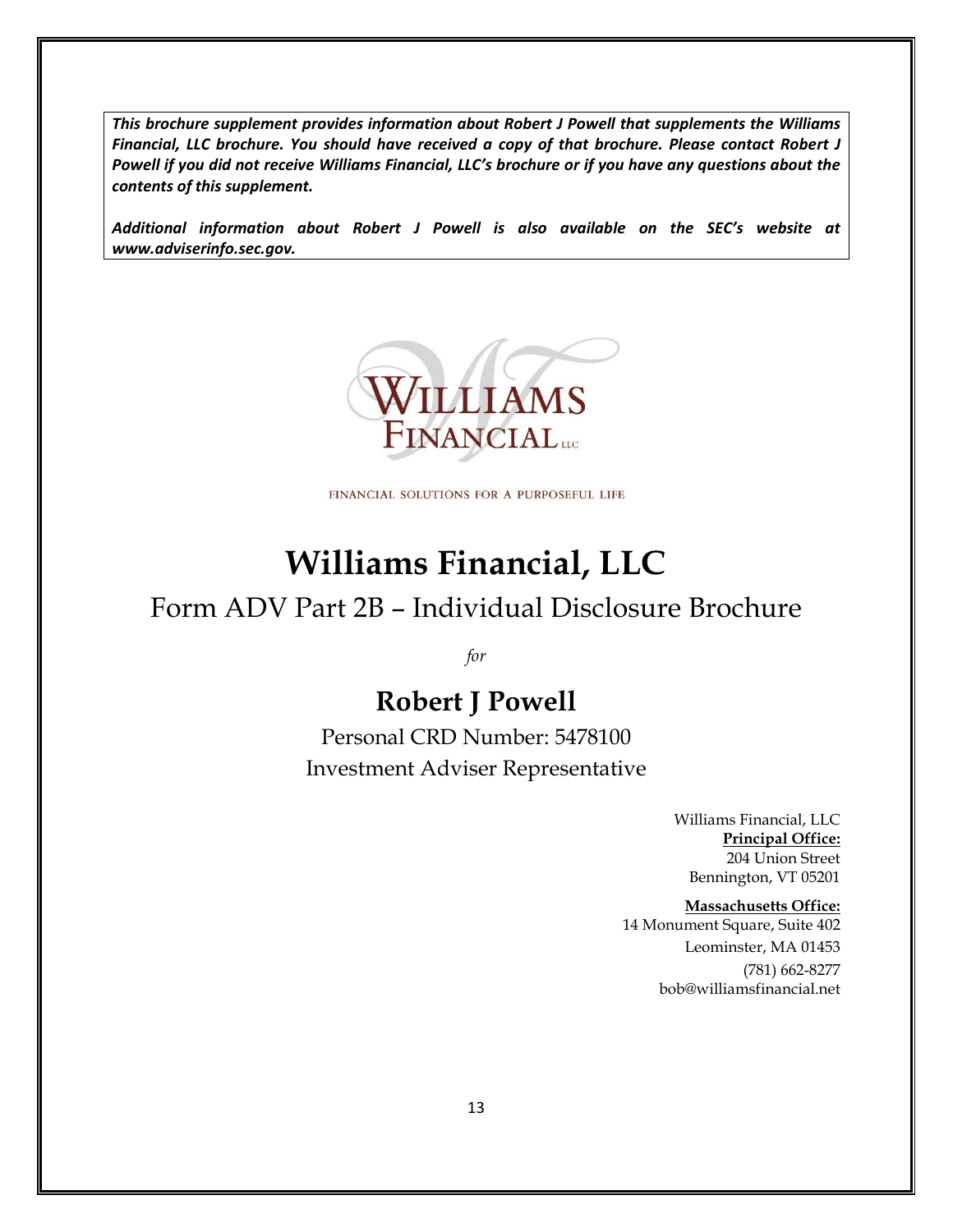### **Name:** Robert J Powell **Born:** 1950

### **Educational Background and Professional Designations:**

### **Education:**

CFP® Designation – 2010 Boston University Program for Financial Planners – 2007 Bachelors Business Admin, Leslie University - 1991

### **Designations:**

#### **CFP® - Certified Financial Planner**

The CERTIFIED FINANCIAL PLANNER™, CFP® and federally registered CFP (with flame design) marks (collectively, the "CFP® marks") are professional certification marks granted in the United States by Certified Financial Planner Board of Standards, Inc. ("CFP Board").

The CFP® certification is a voluntary certification; no federal or state law or regulation requires financial planners to hold CFP® certification. It is recognized in the United States and a number of other countries for its (1) high standard of professional education; (2) stringent code of conduct and standards of practice; and (3) ethical requirements that govern professional engagements with clients. Currently, more than 71,000 individuals have obtained CFP® certification in the United States.

To attain the right to use the CFP® marks, an individual must satisfactorily fulfill the following requirements:

- Education Complete an advanced college-level course of study addressing the financial planning subject areas that CFP Board's studies have determined as necessary for the competent and professional delivery of financial planning services, and attain a Bachelor's Degree from a regionally accredited United States college or university (or its equivalent from a foreign university). CFP Board's financial planning subject areas include insurance planning and risk management, employee benefits planning, investment planning, income tax planning, retirement planning, and estate planning;
- Examination Pass the comprehensive CFP® Certification Examination. The examination, administered in 10 hours over a two-day period, includes case studies and client scenarios designed to test one's ability to correctly diagnose financial planning issues and apply one's knowledge of financial planning to real world circumstances;
- Experience Complete at least three years of full-time financial planning-related experience (or the equivalent, measured as 2,000 hours per year); and
- Ethics Agree to be bound by CFP Board's *Standards of Professional Conduct*, a set of documents outlining the ethical and practice standards for CFP® professionals.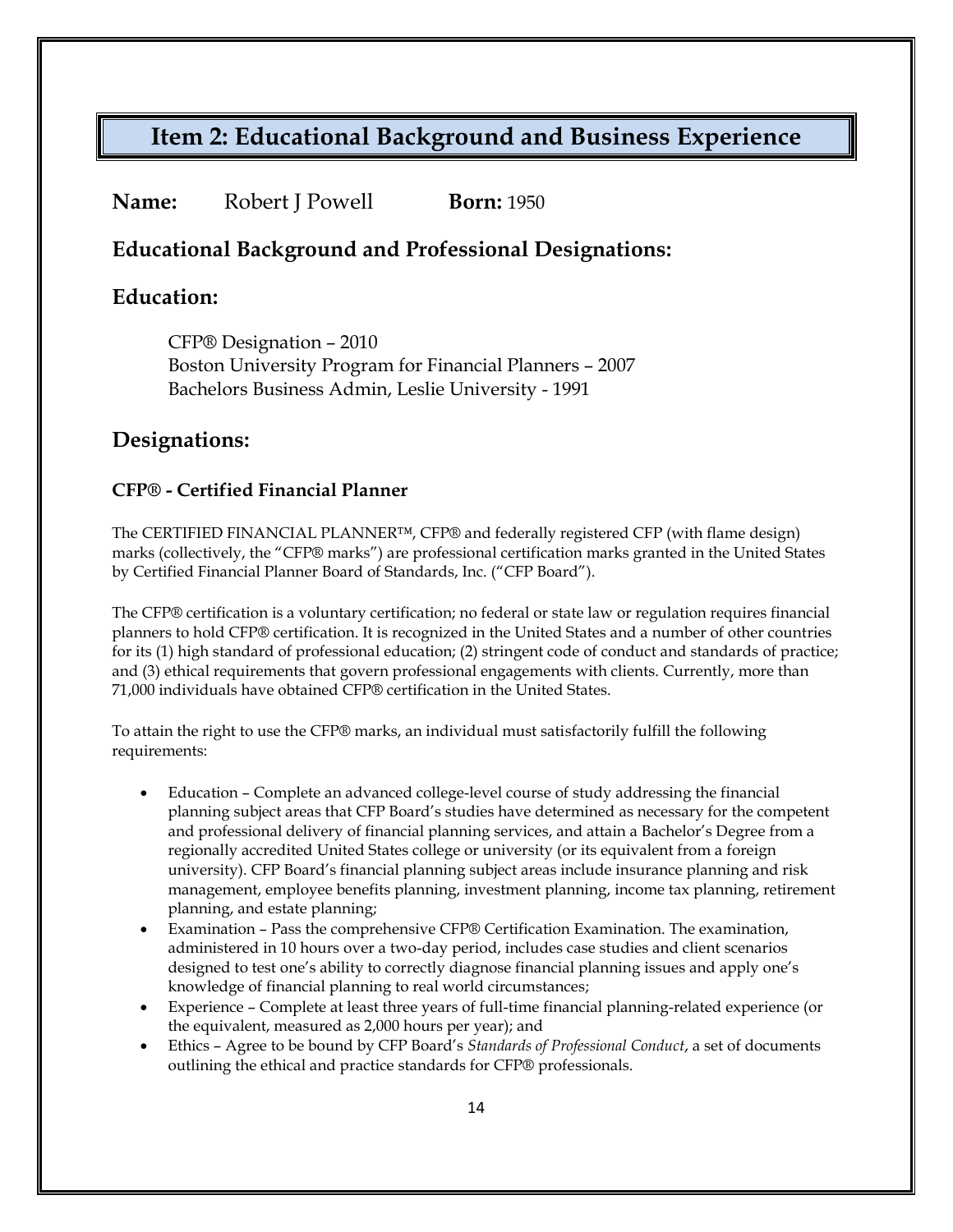Individuals who become certified must complete the following ongoing education and ethics requirements in order to maintain the right to continue to use the CFP® marks:

- i. Continuing Education Complete 30 hours of continuing education hours every two years, including two hours on the *Code of Ethics* and other parts of the *Standards of Professional Conduct*, to maintain competence and keep up with developments in the financial planning field; and
- ii. Ethics Renew an agreement to be bound by the *Standards of Professional Conduct*. The Standards prominently require that CFP® professionals provide financial planning services at a fiduciary standard of care. This means CFP® professionals must provide financial planning services in the best interests of their clients.

CFP® professionals who fail to comply with the above standards and requirements may be subject to CFP Board's enforcement process, which could result in suspension or permanent revocation of their CFP® certification.

### **Business Background:**

| $02/2015$ - Present | Senior Financial Planner<br>Williams Financial, LLC           |
|---------------------|---------------------------------------------------------------|
| $01/2013 - 02/2015$ | <b>Financial Planner</b><br>The Langtree Group, Inc.          |
| $03/2007 - 12/2012$ | <b>Financial Planner</b><br><b>Collins Financial Advisors</b> |

### **Item 3: Disciplinary Information**

There are no legal or disciplinary events that are material to a client's or prospective client's evaluation of this advisory business.

## **Item 4: Other Business Activities**

Robert J Powell is not engaged in any investment-related business or occupation (other than this advisory firm).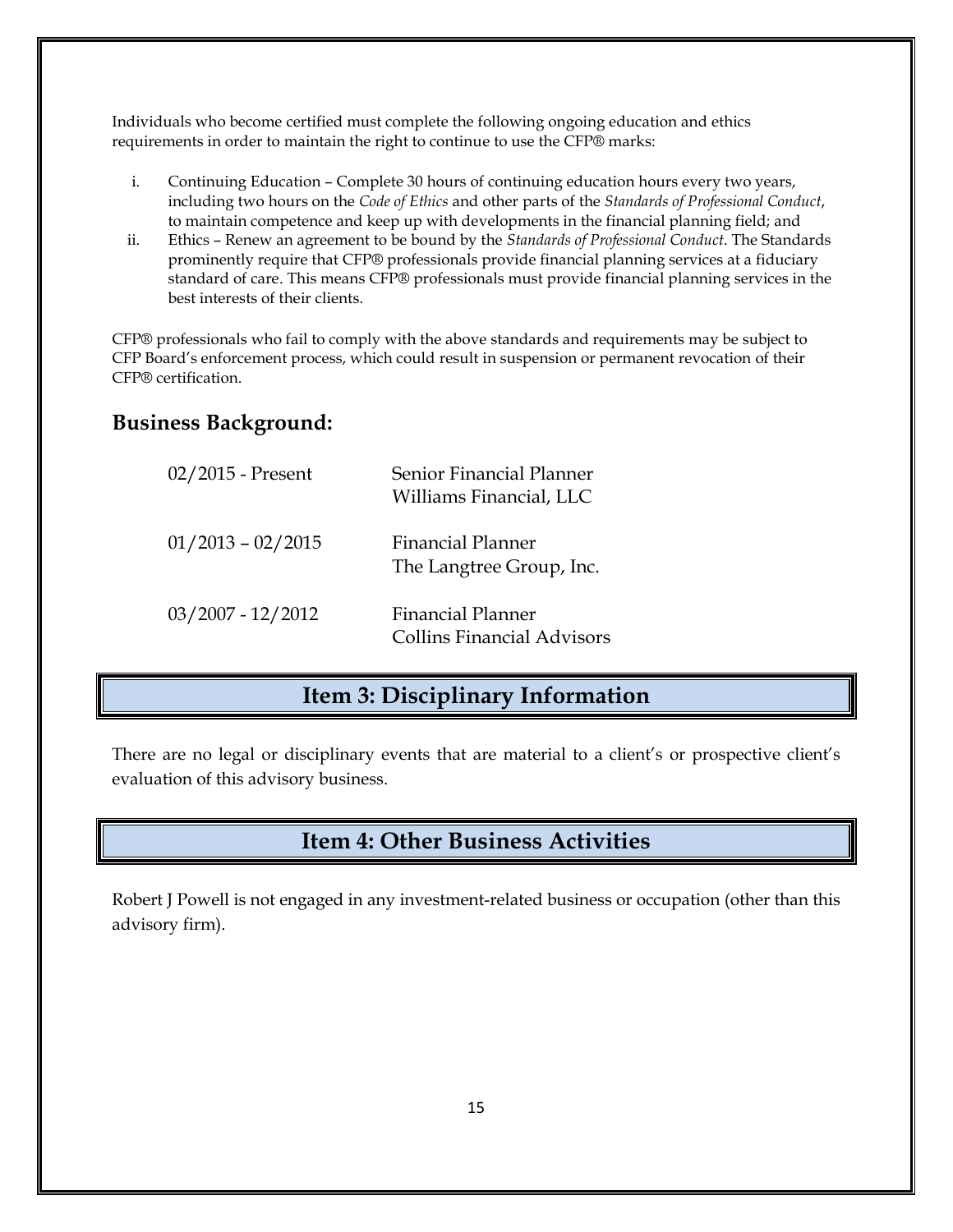### **Item 5: Additional Compensation**

Robert J Powell does not receive any economic benefit from any person, company, or organization, other than Williams Financial, LLC in exchange for providing clients advisory services through Williams Financial, LLC.

### **Item 6: Supervision**

As a representative of Williams Financial, LLC, Robert J Powell works closely with supervisor James J. Williams, and all advice provided to clients is reviewed by this supervisor prior to implementation. James J. Williams can be reached at (802) 447-9769 . Robert J Powell adheres to all required regulations regarding the activities of an Investment Adviser Representative and follows all policies and procedures outlined in the firm's policies and procedures manual, including the Code of Ethics, and appropriate securities regulatory requirements.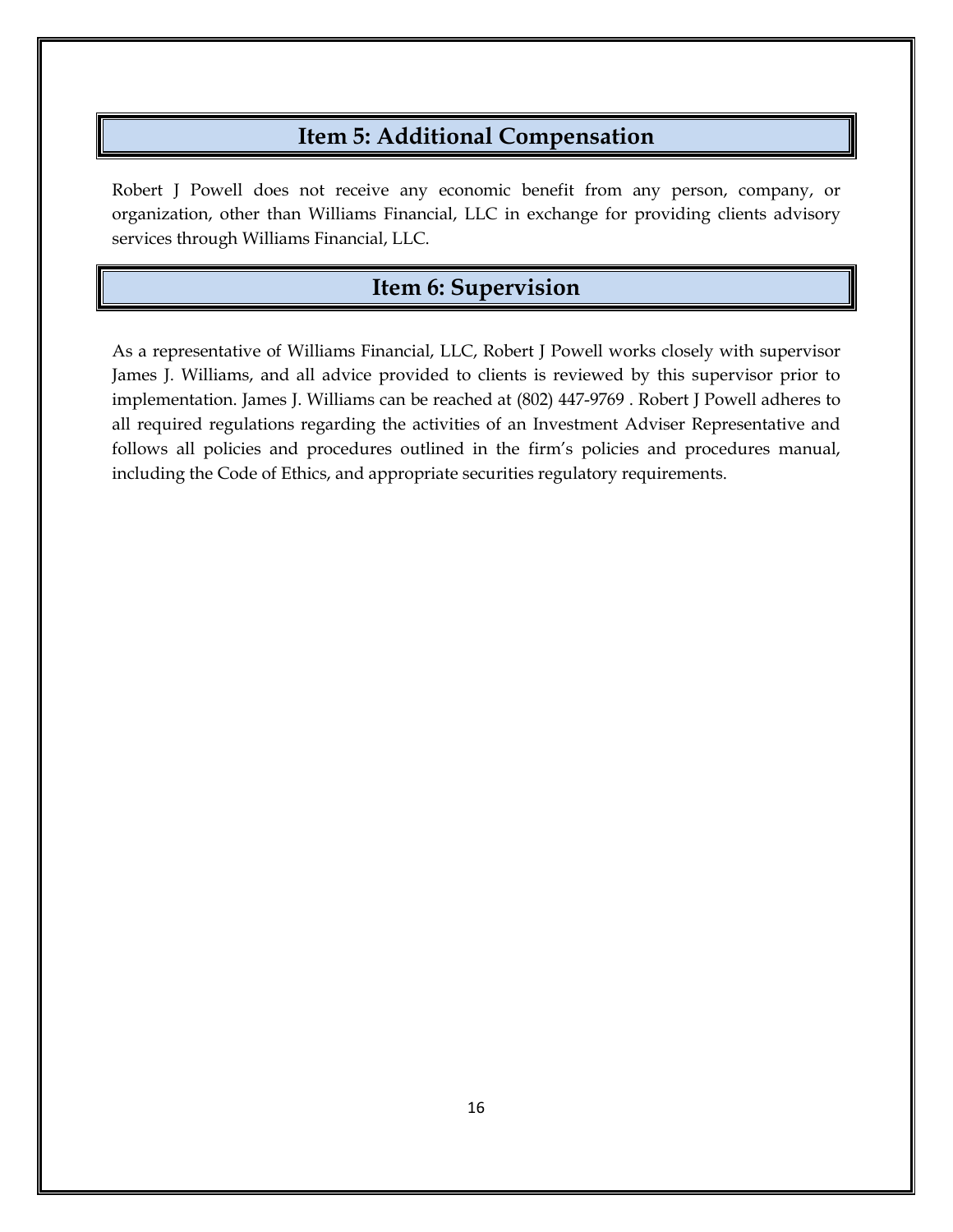*This brochure supplement provides information about Tyler Richard Cinelli that supplements the Williams Financial Management brochure. You should have received a copy of that brochure. Please contact Tyler Richard Cinelli if you did not receive Williams Financial Management's brochure or if you have any questions about the contents of this supplement.*

*Additional information about Tyler Richard Cinelli is also available on the SEC's website at www.adviserinfo.sec.gov.*



FINANCIAL SOLUTIONS FOR A PURPOSEFUL LIFE

# **Williams Financial, LLC**

## Form ADV Part 2B – Individual Disclosure Brochure

*for*

## **Tyler Richard Cinelli**

Personal CRD Number: 5688437 Investment Adviser Representative

> Williams Financial, LLC **Principal Office:** 204 Union Street Bennington, VT 05201

**New York Office:** 125 Wolf Road Albany, NY 12205 tyler@williamsfinancial.net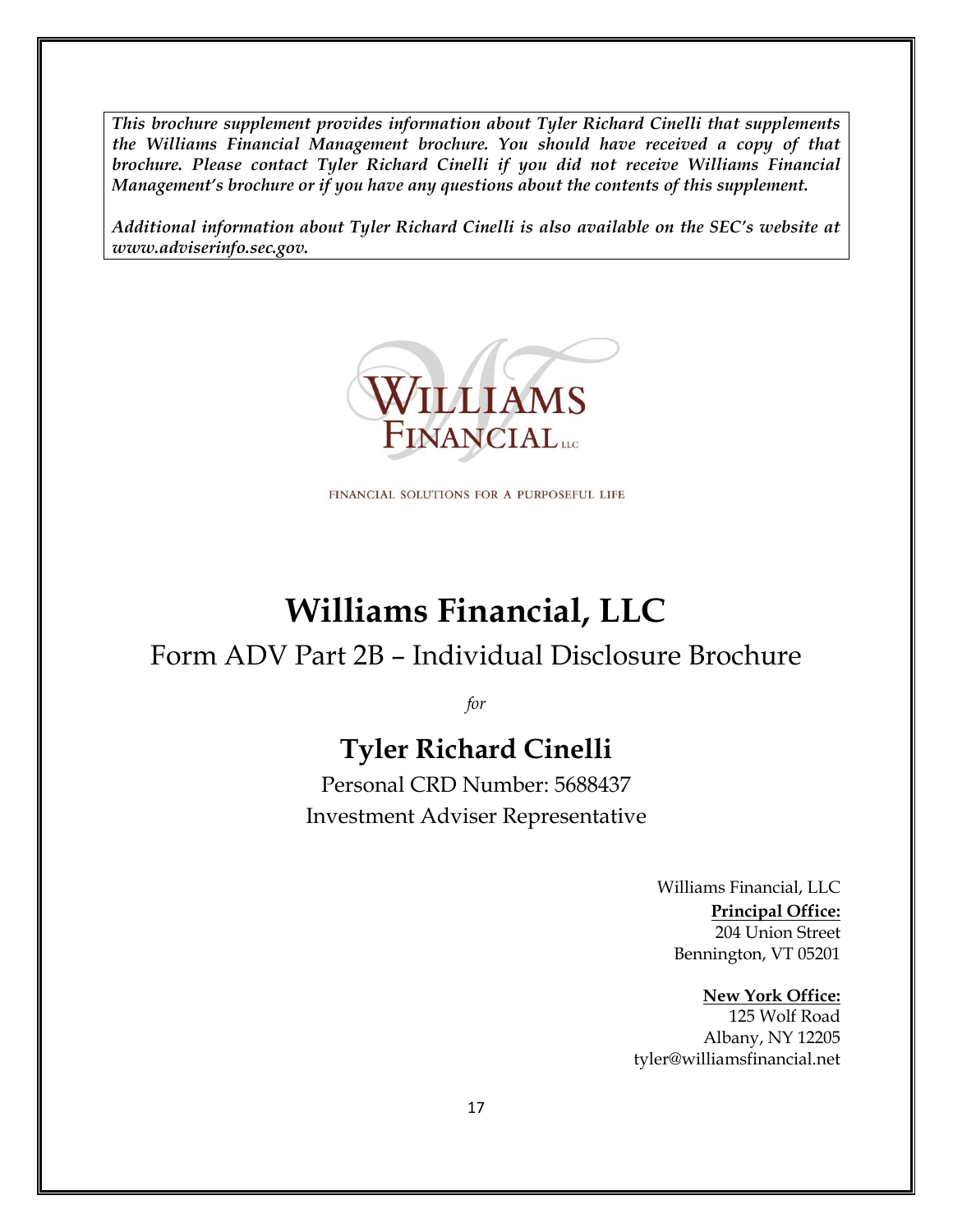### **Name:** Tyler Richard Cinelli **Born:** 1986

### **Educational Background and Professional Designations:**

### **Education:**

AIF® - 2018 QPFC - 2014 MBA Management-Finance, SUNY Albany - 2013 Bachelors Management-Finance, Rensselaer Polytechnic Institute - 2009

#### **Designations:**

#### **QPFC - Qualified Plan Financial Consultant**

QPFC is the professional credential for financial professionals who sell, advise, market or support qualified retirement plans. The QPFC program provides an understanding of general retirement planning concepts, terminology, distinctive features of qualified plans and the role of retirement plan professionals. QPFC is not an entry-level credential. A candidate will be expected to demonstrate a general proficiency of plan administration, compliance, investment, fiduciary, and ethics issues. Earning ASPPA's QPFC credential requires successful completion of the Plan Financial Consulting Parts 1 and 2 examinations, in addition to other licensing and/or demonstration of retirement plan related experience requirements.

#### **Accredited Investment Fiduciary (AIF®)**

The AIF® designation certifies that the recipient has specialized knowledge of fiduciary standards of care and their application to the investment management process. To receive the AIF® designation, individuals must complete a training program, successfully pass a comprehensive, closed-book final examination under the supervision of a proctor and agree to abide by the AIF ® Code of Ethics. In order to maintain the AIF® designation, the individual must annually renew their affirmation of the AIF® Code of Ethics and complete six hours of continuing education credits. The certification is administered by the Center for Fiduciary Studies, LLC (a Fiduciary360 (fi360) company).

### **Business Background:**

| 08/2017 - Present   | Financial Planner & Retirement Plan Specialist<br>Williams Financial LLC |
|---------------------|--------------------------------------------------------------------------|
| $02/2017 - 07/2017$ | <b>Account Executive</b><br>LT Trust                                     |
|                     |                                                                          |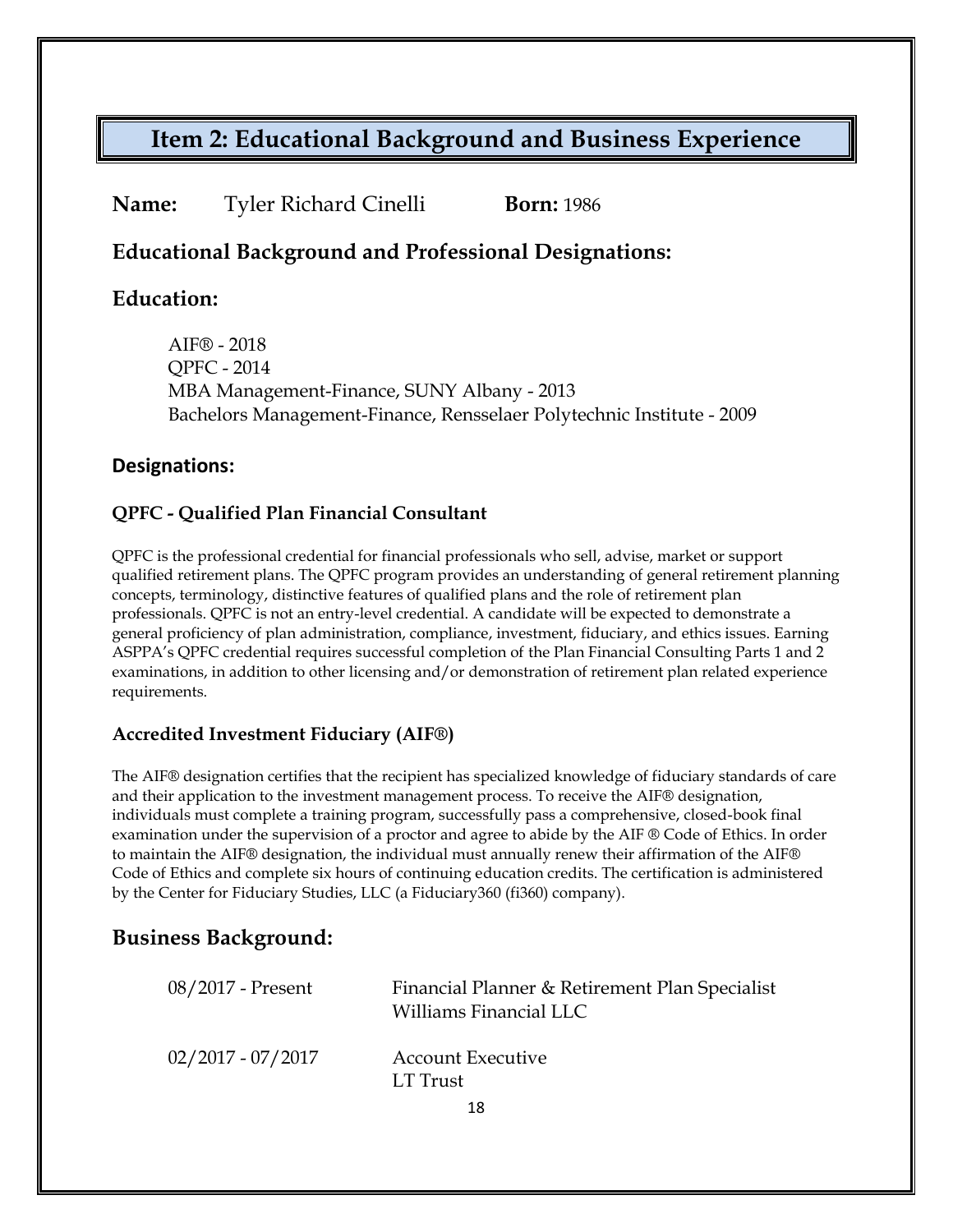| 09/2016 - 02/2017   | Regional Sales Director<br>America's Best 401k        |
|---------------------|-------------------------------------------------------|
| $10/2013 - 09/2016$ | Sr. Regional Sales Rep<br>Guardian                    |
| $08/2010 - 10/2013$ | Sr. Financial Planner<br>Ayco, L.P.                   |
| $05/2010 - 07/2010$ | <b>Financial Advisor</b><br><b>MetLife Securities</b> |
| $06/2009 - 04/2010$ | Financial Advisor<br>Edward Jones                     |

## **Item 3: Disciplinary Information**

There are no legal or disciplinary events that are material to a client's or prospective client's evaluation of this advisory business.

## **Item 4: Other Business Activities**

Tyler Richard Cinelli is a licensed insurance agent in Vermont. From time to time, he will offer clients advice in this area; however, he no longer sells insurance or products from this activity. Williams Financial, LLC always acts in the best interest of the client; including in the sale of commissionable products to advisory clients. Clients are in no way required to implement the plan through any representative of Williams Financial, LLC in their capacity as a licensed insurance agent.

## **Item 5: Additional Compensation**

Tyler Richard Cinelli does not receive any economic benefit from any person, company, or organization, other than Williams Financial Management in exchange for providing clients advisory services through Williams Financial Management.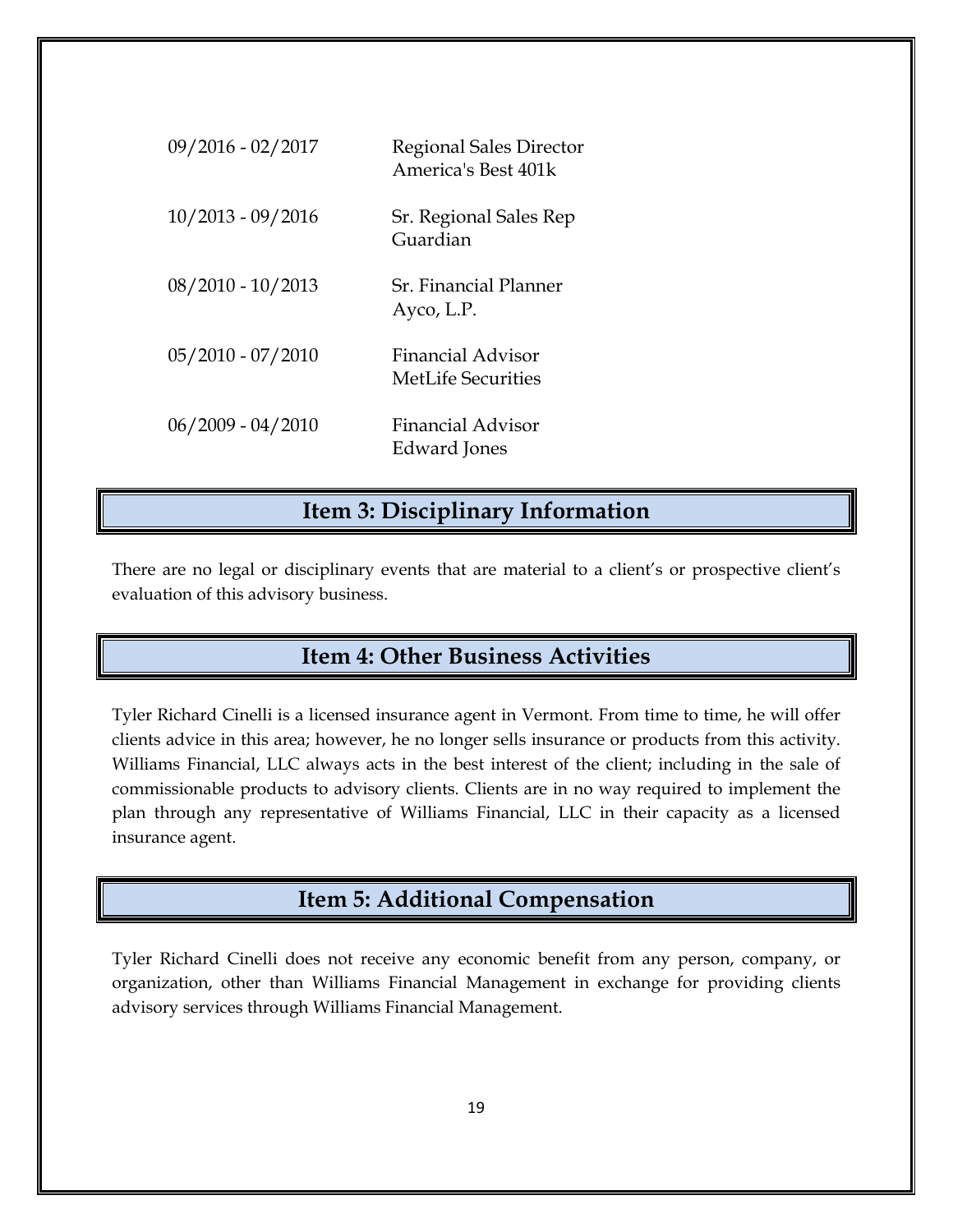## **Item 6: Supervision**

As a representative of Williams Financial Management, Tyler Richard Cinelli is supervised by James J Williams, the firm's Chief Compliance Officer. James J Williams is responsible for ensuring that Tyler Richard Cinelli adheres to all required regulations regarding the activities of an Investment Adviser Representative, as well as all policies and procedures outlined in the firm's Code of Ethics and compliance manual. The phone number for James J Williams is (802) 447-9769.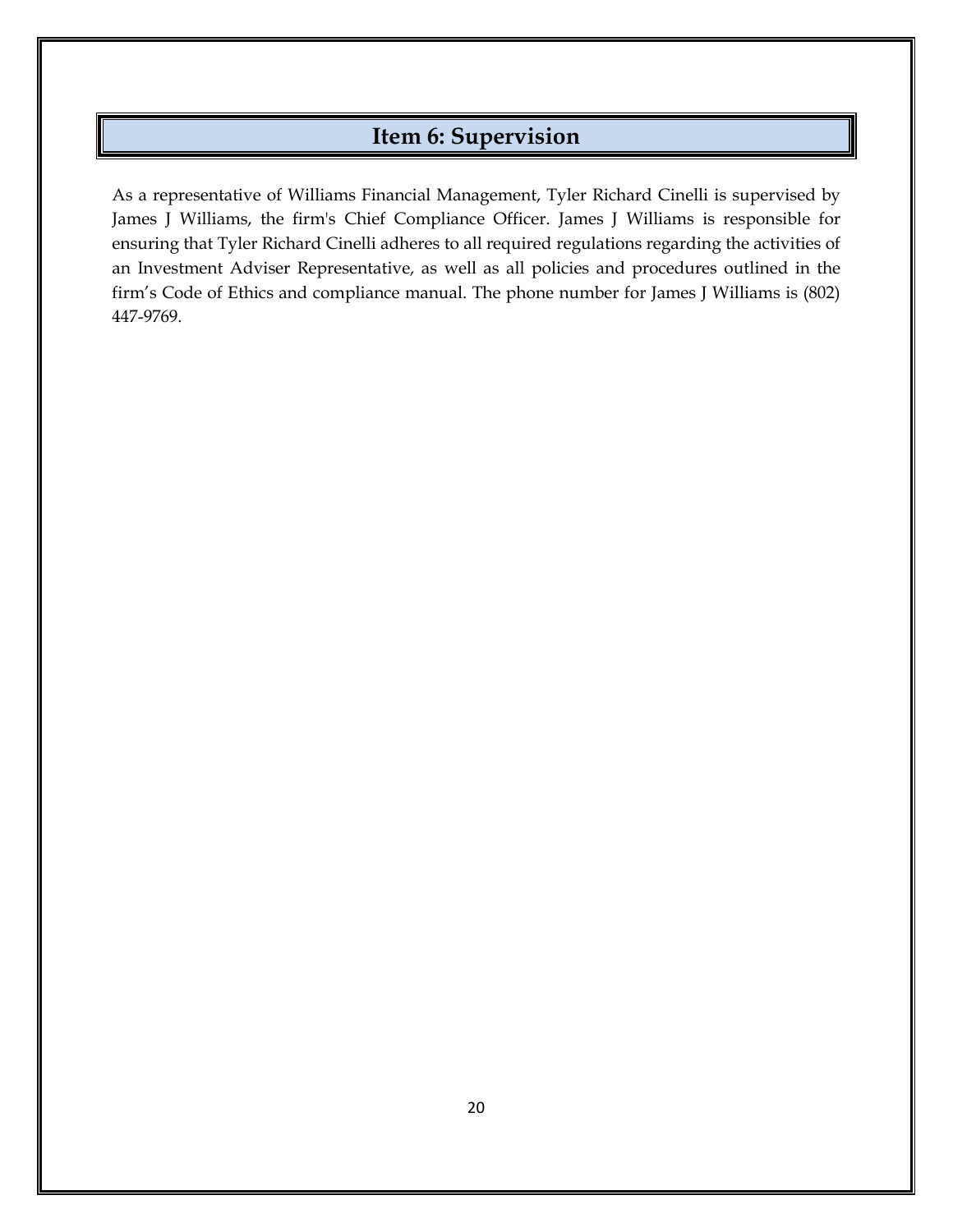*This brochure supplement provides information about Noah Aaron Williams that supplements the Williams Financial, LLC brochure. You should have received a copy of that brochure. Please contact Noah Aaron Williams if you did not receive Williams Financial's brochure or if you have any questions about the contents of this supplement.*

*Additional information about Noah Aaron Williams is also available on the SEC's website at www.adviserinfo.sec.gov.*



FINANCIAL SOLUTIONS FOR A PURPOSEFUL LIFE

# **Williams Financial, LLC.**

## Form ADV Part 2B – Individual Disclosure Brochure

*for*

## **Noah Aaron Williams**

Personal CRD Number: 7083002 Investment Adviser Representative

> Williams Financial, LLC 204 Union Street Bennington, VT 05201 (866) 986-4469 noah@williamsfinancial.net

> > UPDATED: 05/11/2020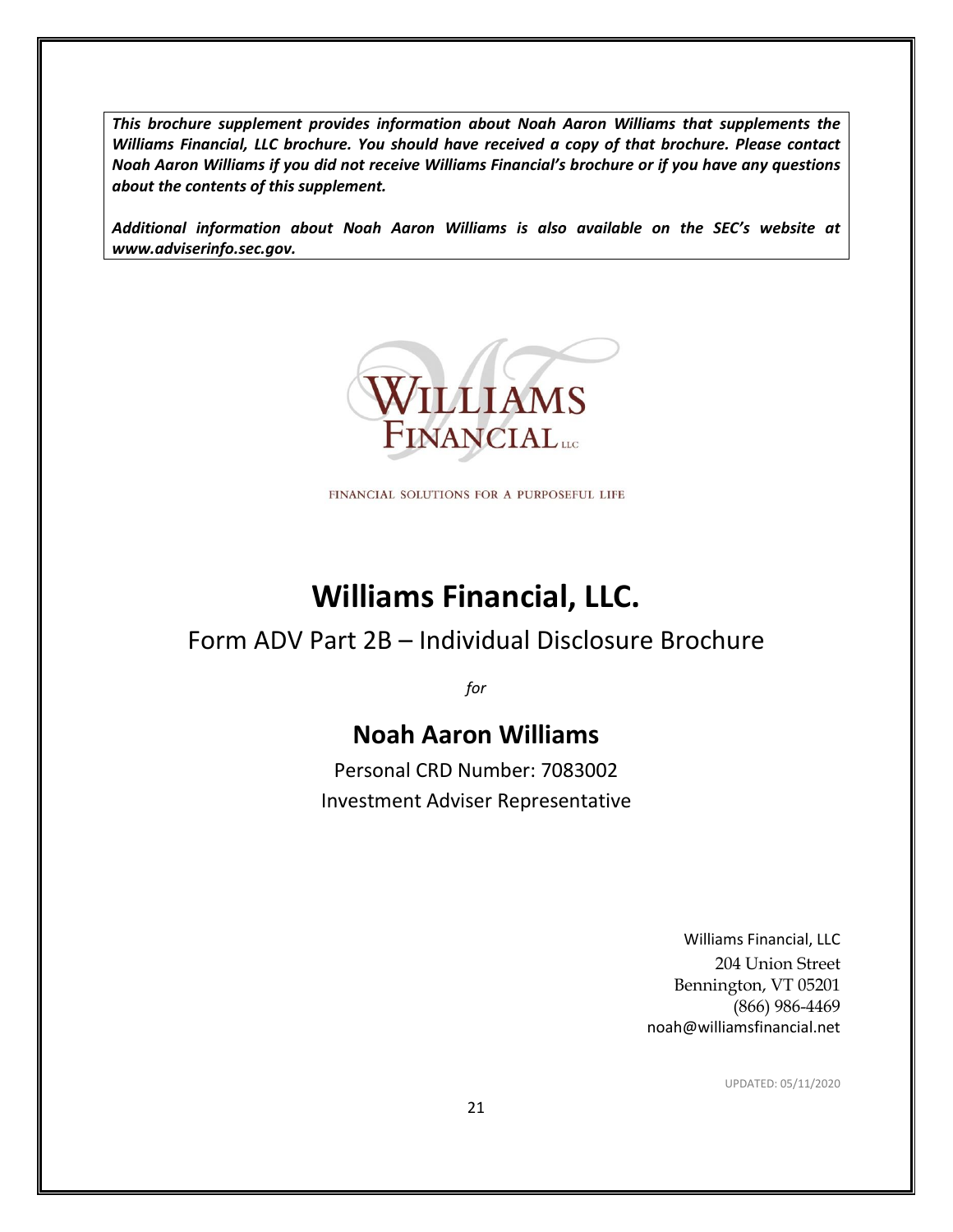| Name:                                                      | Noah Aaron Williams                                          | <b>Born: 1996</b>                                                  |  |
|------------------------------------------------------------|--------------------------------------------------------------|--------------------------------------------------------------------|--|
|                                                            | <b>Educational Background and Professional Designations:</b> |                                                                    |  |
| <b>Education:</b>                                          |                                                              |                                                                    |  |
| Bachelors of Science Finance, Quinnipiac University - 2018 |                                                              |                                                                    |  |
| <b>Business Background:</b>                                |                                                              |                                                                    |  |
|                                                            | 07/2018 - Present                                            | Associate Financial Planner & Investment Advisor<br>Representative |  |
|                                                            |                                                              | <b>Williams Financial LLC.</b>                                     |  |
|                                                            | 05/2018 - 07/2018                                            | <b>Insurance Broker</b><br>Wealth Advisory Group LLC.              |  |
|                                                            | 03/2014 - 05/2018                                            | Student<br><b>Quinnipiac University</b>                            |  |
|                                                            | 06/2012 - 08/2014                                            | Customer Service Representative/Cashier<br>Hannaford Brothers Co.  |  |

# **Item 3: Disciplinary Information**

There are no legal or disciplinary events that are material to a client's or prospective client's evaluation of this advisory business.